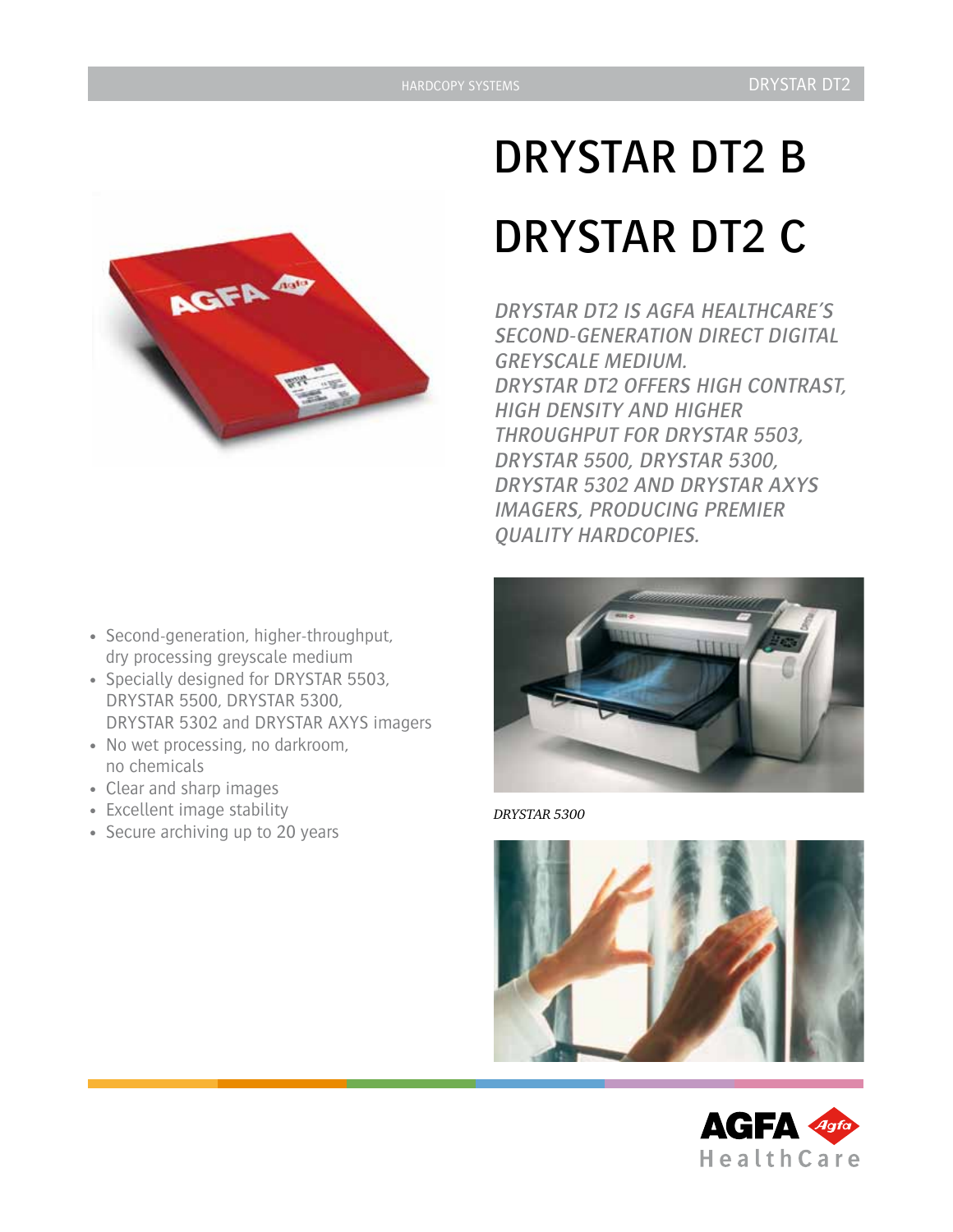Premier quality and throughput, built on Agfa HealthCare experience

Agfa HealthCare has put several years of experience with Direct Digital printing into designing the DRYSTAR 5x0x and DRYSTAR AXYS imagers, in order to produce the very highest diagnostic quality greyscale hardcopies. To support these topof-the-line imagers, a special medium, DRYSTAR DT2, was developed. It is capable of coping with the higher throughput of the advanced imagers.

Agfa HealthCare's state-of the-art Direct Digital dry imaging technology produces greyscale hardcopies with high Dmax and contrast. It gives the same clear, high-quality results as wet laser film, but offers all the advantages of dry technology: no wet processing, no darkroom and no chemicals. Premier quality images are generated more quickly and more conveniently.

## Ecological technology in an easy-to-use system

The Direct Digital dry imaging technology ensures easy and convenient use. The heat-sensitive characteristics of DRYSTAR DT2 make daylight loading effortless, and as simple as inserting a CD into your PC. With no wet processing or darkroom required, there is no need for cleaning products, time-consuming adjustments or chemical disposal. Image processing is more efficient and cost-effective. The DRYSTAR DT2 packaging is fully recyclable and, combined with the elimination of processing chemicals, provides a more environmentally friendly solution.

#### Consistently clear and sharp images

DRYSTAR DT2 is built on a 168μm-thick PET base, coated with silver salts and covered with a protective top layer for resistance to scratches and moisture. The PET base has rounded corners, to allow the medium to be handled in the same way as regular X-ray film. The silver-based imaging layer is heat-sensitive rather than light-sensitive, guaranteeing low fog and high contrast, combined with excellent image stability.



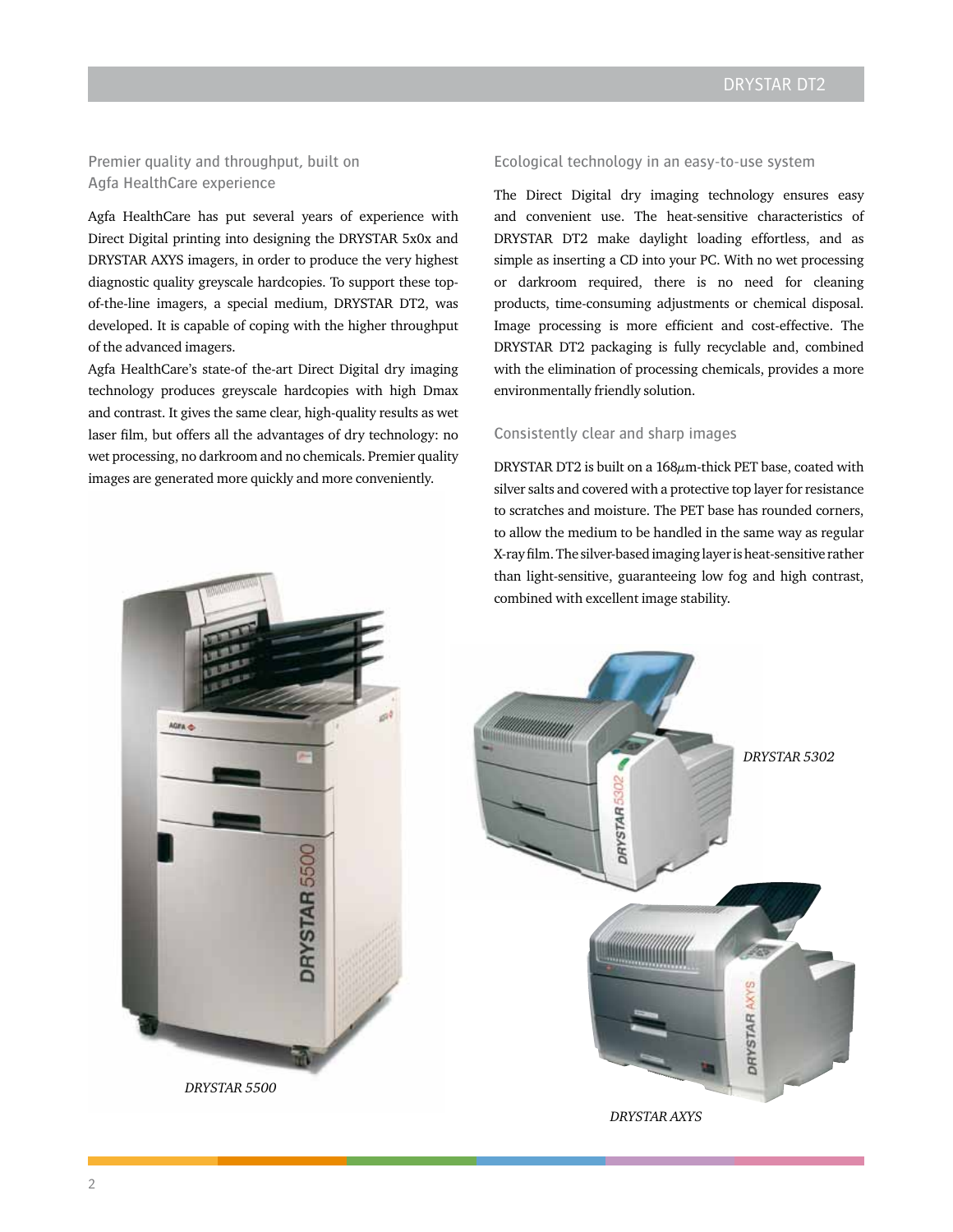# technical  $\frac{1}{s}$

# **USAGE**

- For medical printing of greyscale images on  $168\mu$ m PET
- • Choice of blue and clear base
- Maximum optical density:  $\geq 3.1$
- • Fully recyclable packaging
- • Daylight loading (light-insensitive)

#### dedicated imagers

- • DRYSTAR 5500
- • DRYSTAR 5503
- • DRYSTAR 5300
- • DRYSTAR 5302
- • DRYSTAR AXYS

## Available sizes

|  | • DRYSTAR 5500: 20 x 25 cm (8 x 10 inch), |
|--|-------------------------------------------|
|  | 25 x 30 cm (10 x 12 inch),                |
|  | 28 x 35 cm (11 x 14 inch),                |
|  | 35 x 35 cm (14 x 14 inch),                |
|  | 35 x 43 cm (14 x 17 inch)                 |
|  | • DRYSTAR 5503: 20 x 25 cm (8 x 10 inch), |
|  | 25 x 30 cm (10 x 12 inch),                |

- 35 x 43 cm(14 x 17 inch) • DRYSTAR 5300: 28 x 35 cm (11 x 14 inch),
- 35 x 43 cm(14 x 17 inch) • DRYSTAR 5302: 20 x 25 cm (8 x 10 inch), 35 x 43 cm(14 x 17 inch)
- DRYSTAR AXYS:  $20 \times 25$  cm (8  $\times$  10 inch), 25 x 30 cm (10 x 12 inch),
	- 28 x 35 cm (11 x 14 inch),

28 x 35 cm (11 x 14 inch), 35 x 35 cm (14 x 14 inch),

35 x 35 cm (14 x 14 inch),

# 35 x 43 cm(14 x 17 inch)

#### **STORAGE**

- 100 sheets per box
- • Shelf life: 24 months after manufacturing date
- Storage before use:
	- Temperature between 4 to 25  $^{\circ}$ C
	- The recommended humidity control for DRYSTAR films is between 30 and 60%
- Storage after printing:
	- Archiving facility complies with ANSI IT 9.11 and IT 9.19, extended term
	- Storage minimum 20 years
	- Recommendations & Carriage to avoid image loss or increased density or discoloration:
		- avoid storage for a long period of time at  $> 35$  °C
		- avoid dry media on view boxes for a long period of time or
		- avoid exposure to excessive high temperatures and intense light, store the images in the original packaging or other appropriate protective film envelopes at max. 25 °C